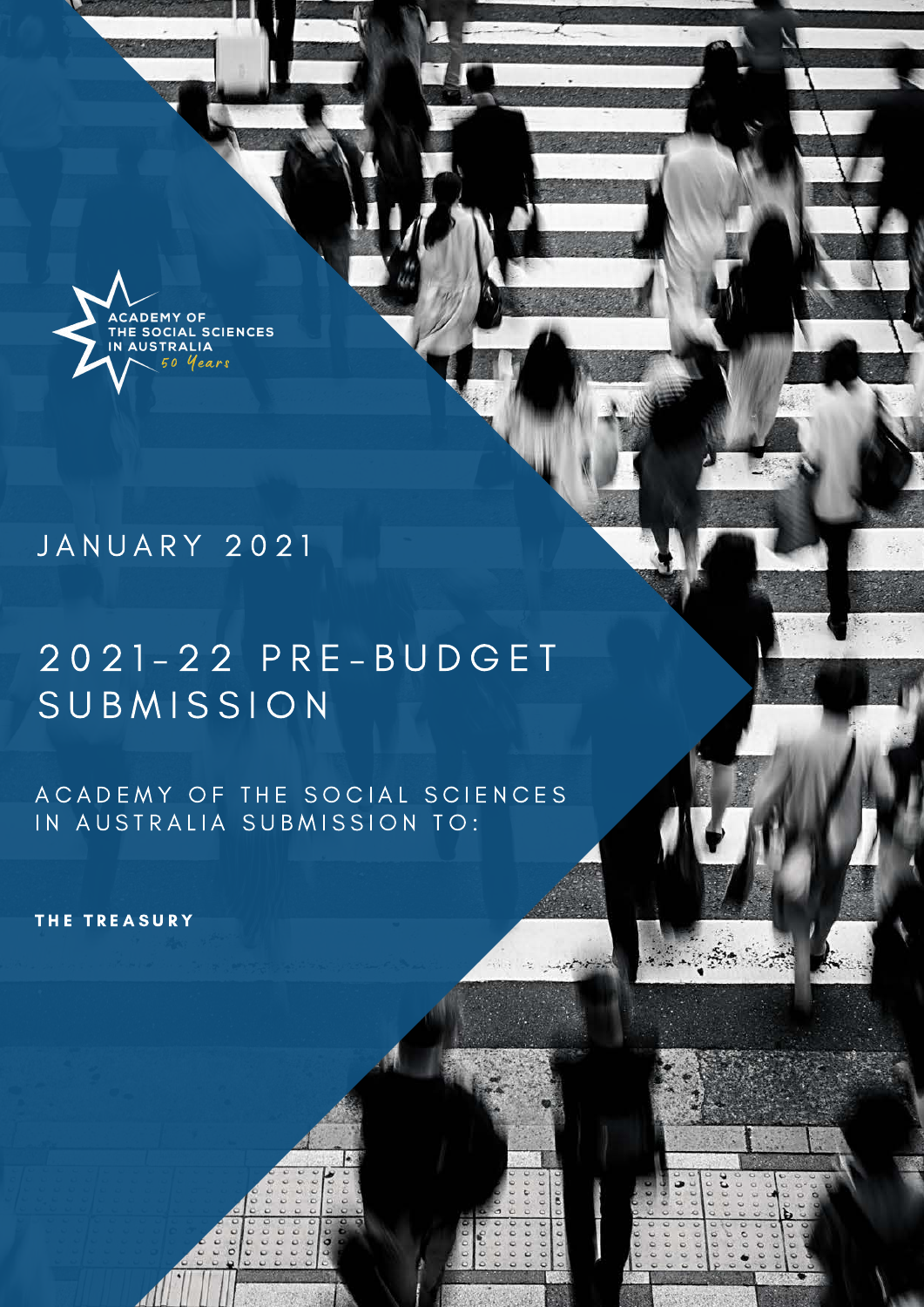

**National Office**: 26 Balmain Cr, Acton, ACT GPO Box 1956, Canberra, ACT, 2601 (02) 6249 1788 info@socialsciences.org.au www.socialsciences.org.au

29 January 2021

The Hon Michael Sukkar MP Minister for Housing and Assistant Treasurer Parliament House CANBERRA, ACT 2601

By email: [prebudgetsubs@treasury.gov.au](mailto:prebudgetsubs@treasury.gov.au)

Dear Assistant Treasurer,

#### **Re: 2021-22 Pre-Budget Submission from the Academy of the Social Sciences in Australia**

The Academy of the Social Sciences in Australia (the Academy) welcomes the opportunity to contribute to the identification of priorities for the 2021-22 Federal Budget.

The Academy is an independent, not-for-profit organisation that draws on the expertise of over 700 Fellows elected for their distinguished contributions to the social sciences. It provides practical, evidence-based advice to governments, businesses, and the community on important social policy issues; often working closely with experts from Australia's four other learned Academies. The Academy promotes understanding of the social sciences and champions excellence in research and teaching.

Rightfully, this Budget will focus on the next phase of Australia's economic recovery from COVID-19. The Academy's recommendations aim to support this goal and draw on the work of the Academy's expert Fellowship, who stand ready to assist the Australian Government with further input and advice regarding these measures.

#### **Recommendations**

- 1. Establish an independent income support commission to set the rate for JobSeeker and other income support payments, before the Coronavirus Supplement is phased out.
- 2. Extend essential financial support to Australian universities to ensure they can maintain world-class teaching, learning and research capacity until the international student market recovers, or there is time for other substantial adjustments to be made.
- 3. Secure Australia's future research capabilities with initiatives that support and retain early to mid-career researchers, while the pandemic response severely reduces university income.
- 4. Partner with Australia's Learned Academies to strengthen the Rapid Research Information Forum and ensure the sustainability of this model of independent expert advice to government into the future.
- 5. Introduce revenue-contingent loans to help small businesses and households affected by COVID-19 and to incentivise start-ups and SMEs to collaborate with university researchers.
- 6. Provide \$250,000 over two years to support expansion and a national schools program for Social Sciences Week.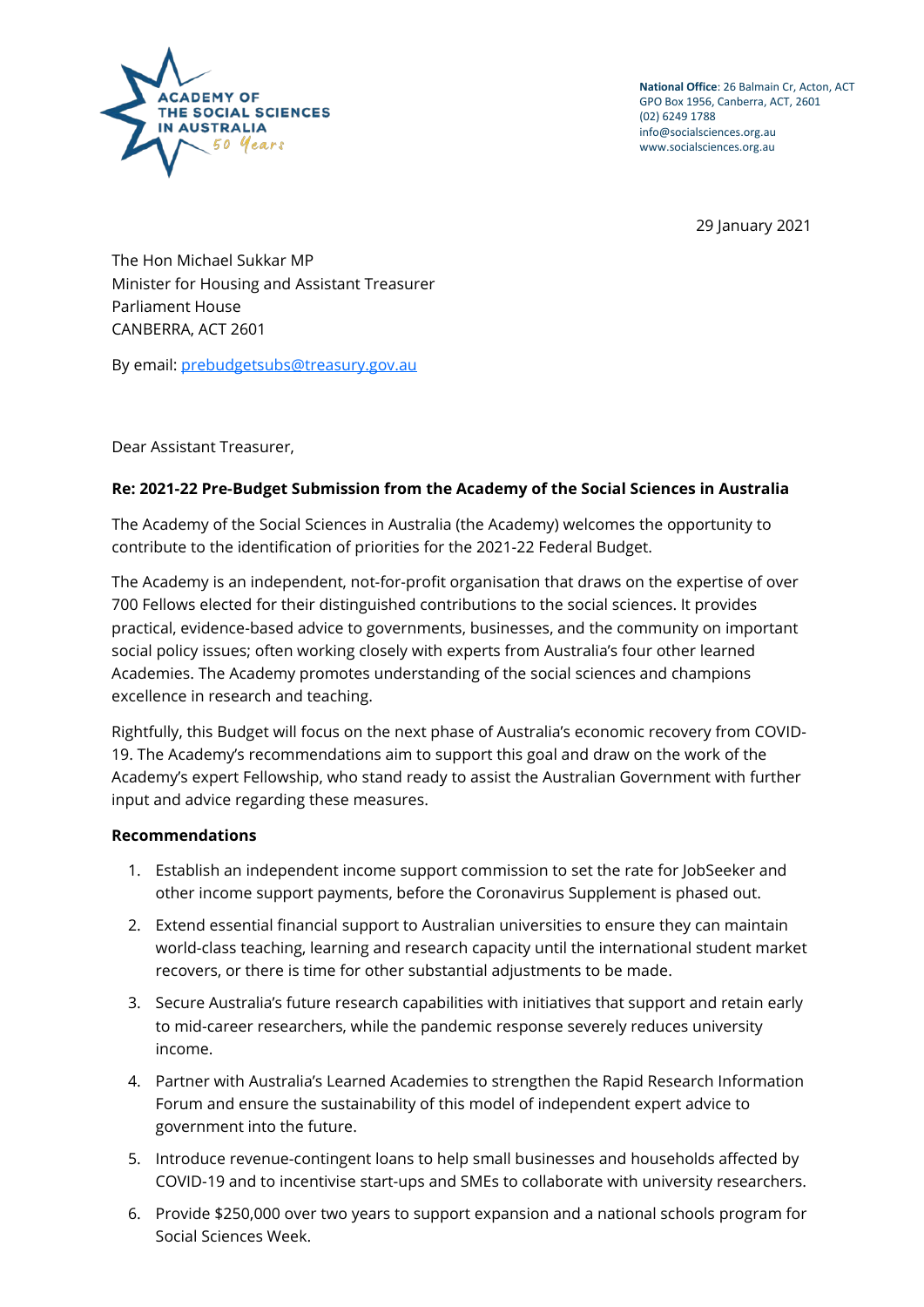The Academy would welcome the opportunity to further discuss these proposals.

Yours sincerely,

Jacoball

Professor Jane Hall FASSA FAHMS **President**

**Recommendation 1:** *Establish an independent income support commission to set the rate for JobSeeker and other income support payments, before the Coronavirus Supplement is phased out.*

Prior to the introduction of Coronavirus support measures in March 2020 there had been no legislated changes to JobSeeker (formerly Newstart) rates in over 20 years.<sup>[1](#page-2-0)</sup> While the Academy commends the Government's swift response to assisting income support recipients and newly unemployed people during the COVID-19 pandemic, these measures are currently time-limited. Income support recipients should be provided with long-term certainty and a clear roadmap regarding the future of financial supports, beyond March 2021.

The recent Senate Community Affairs References Committee's inquiry into the *adequacy of Newstart and related payments and alternative mechanisms to determine the level of income support payments in Australia*, recommended for Government to collaborate with academic experts and the community sector to set a national definition of poverty [*Recommendation 1*] and to increase income support payment rates to ensure all eligible recipients do not live in poverty [*Recommendation 27*]. The Academy strongly supports these recommendations.

The Academy recommends that the Australian Government establish an independent commission to determine rates of payment and indexation for JobSeeker and other income support schemes. Such a commission should be mandated and resourced to work with independent experts to determine payment levels that balance incentives to work with dignity in living standards, while also minimising the risk of social isolation, adverse health outcomes and psychological harm to recipients and their dependents.

**Recommendation 2:** *Extend essential financial support to Australian universities to ensure they can maintain world-class teaching, learning and research capacity until the international student market recovers, or there is time for other substantial adjustments to be made.*

Disruption to the international student market – Australia's fourth largest export earner in 2019 – has had a significant adverse operational impact on the majority of Australia's 38 public universities. Specifically, international student fees across institutions amount to almost \$9 billion per annum; over [2](#page-2-1)5% of gross revenue.<sup>2</sup> The sharp reduction in international student

<span id="page-2-0"></span><sup>1</sup> Reference: [https://theconversation.com/election-factcheck-qanda-is-it-true-australias-unemployment](https://theconversation.com/election-factcheck-qanda-is-it-true-australias-unemployment-payment-level-hasnt-increased-in-over-20-years-59250)[payment-level-hasnt-increased-in-over-20-years-59250](https://theconversation.com/election-factcheck-qanda-is-it-true-australias-unemployment-payment-level-hasnt-increased-in-over-20-years-59250)

<span id="page-2-1"></span><sup>2</sup> Reference:<https://franklarkins.files.wordpress.com/2020/08/shortfall-in-university-research-funding-1.pdf>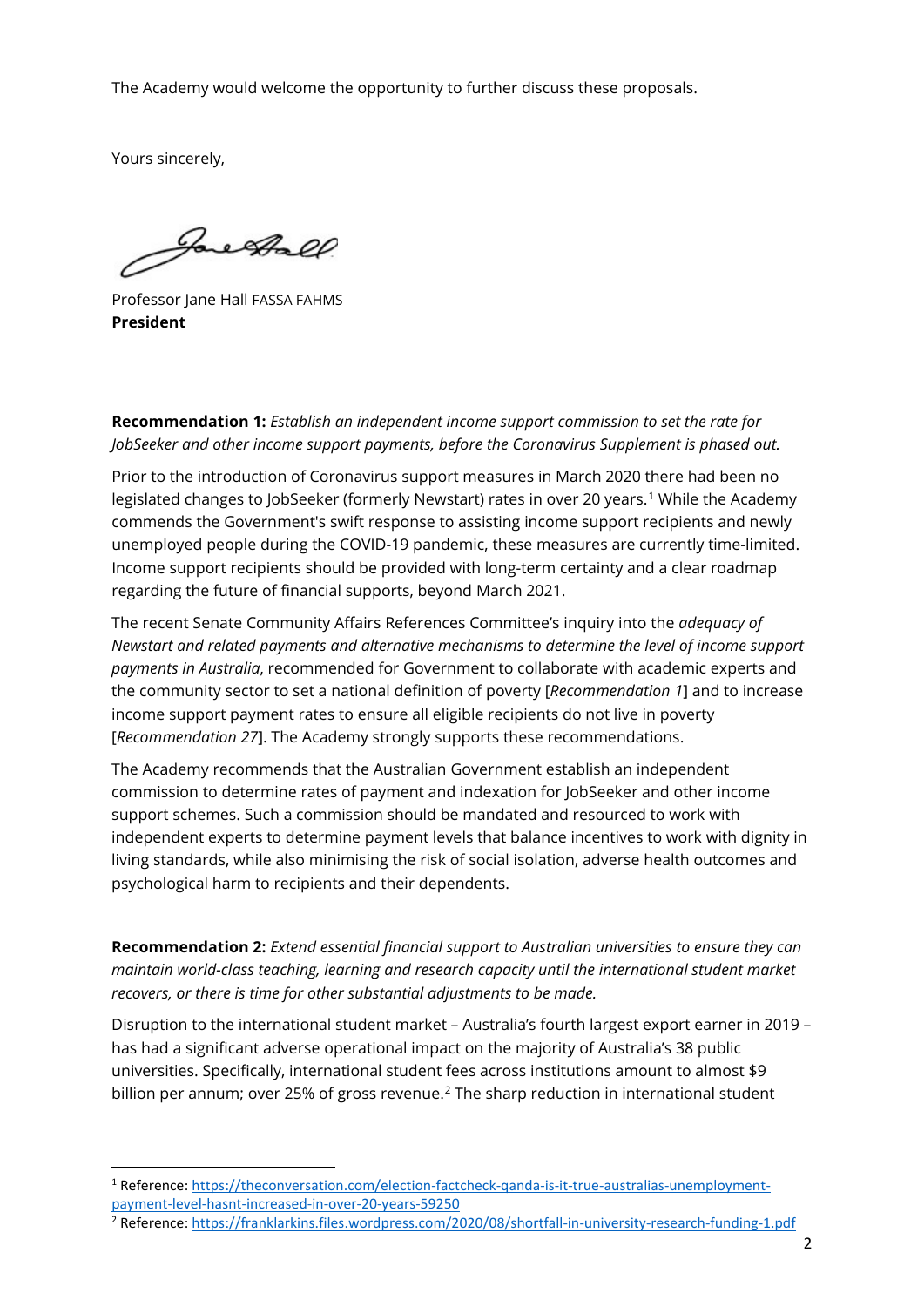enrolments and slow prospects of recovery mean that universities are having to take dramatic cost saving measures.

These measures are resulting in significant loss of highly experienced teaching and research staff, and risk real and long-term damage to the capacity of Australia's higher education sector both to recover its standing as an international study destination of choice, and its ability to deliver high-quality research and education outcomes to Australians.

The Academy strongly recommends that the Australian Government include the university sector in eligibility for future stimulus and support measures designed to minimise the impact of the economic downturn on businesses and industries that are critical to our national future.

**Recommendation 3:** *Secure Australia's future research capabilities with initiatives that support and retain early to mid-career researchers, while the pandemic response severely reduces university income.* 

Early to mid-career researchers (EMCRs) are Australia's teaching, research and innovation engine room and provide the critical pipeline for future talent and expertise. Yet this cohort are facing disproportionate challenges as a result of the pandemic.<sup>[3,](#page-3-0)[4](#page-3-1)</sup> Reduced university revenue to support EMCRs means that many are not having contracts renewed, or that universities will not be able to provide essential funds to support research and grant applications.

The Academy strongly recommends that the Australian Government consider investing in:

- additional fellowships to support research excellence and provide job security.
- networks across the research sector to support EMCR retention and career development, particularly in an environment when face-to-face activities are limited.

Some of the most [promising social science EMCRs](https://socialsciences.org.au/news/2020-paul-bourke-award-winners/) were recognised by the Academy's 2020 Paul Bourke Awards. Their research and expertise spans some of the most pressing issues in society such as infectious disease, labour force participation, suicide prevention and constitutional recognition of Aboriginal and Torres Strait Islander peoples. Retaining and supporting talented researchers like these will be crucial in driving the nation's recovery and capacity to thrive with a healthy, vibrant society, environment and economy.

**Recommendation 4***: Partner with Australia's Learned Academies to strengthen the Rapid Research Information Forum and ensure the sustainability of this model of independent expert advice to government into the future.*

Established in April 2020 by Australia's Chief Scientist and the Australian Academy of Science, the Rapid Research Information Forum (RRIF) provides a mechanism to rapidly bring together relevant multidisciplinary research expertise to address pressing questions about Australia's response to COVID-19, as they emerge, from Government Ministers.

This mechanism has provided decision makers with unparalleled access to Australia's best and most relevant experts on any given policy question and resulted in the rapid provision of over 13 succinct briefs to government addressing critical topics such as the *impacts of remote learning on educational outcomes* [\(Question 4\)](https://www.science.org.au/covid19/learning-outcomes-online-vs-inclass-education), *public attitudes towards data privacy during the pandemic*

<span id="page-3-0"></span><sup>3</sup> Reference: [https://www.science.org.au/news-and-events/news-and-media-releases/early-and-mid-career](https://www.science.org.au/news-and-events/news-and-media-releases/early-and-mid-career-researchers-fear-their-careers-are-risk)[researchers-fear-their-careers-are-risk](https://www.science.org.au/news-and-events/news-and-media-releases/early-and-mid-career-researchers-fear-their-careers-are-risk)

<span id="page-3-1"></span><sup>4</sup> Reference:<https://www.science.org.au/sites/default/files/rrif-covid19-research-workforce.pdf>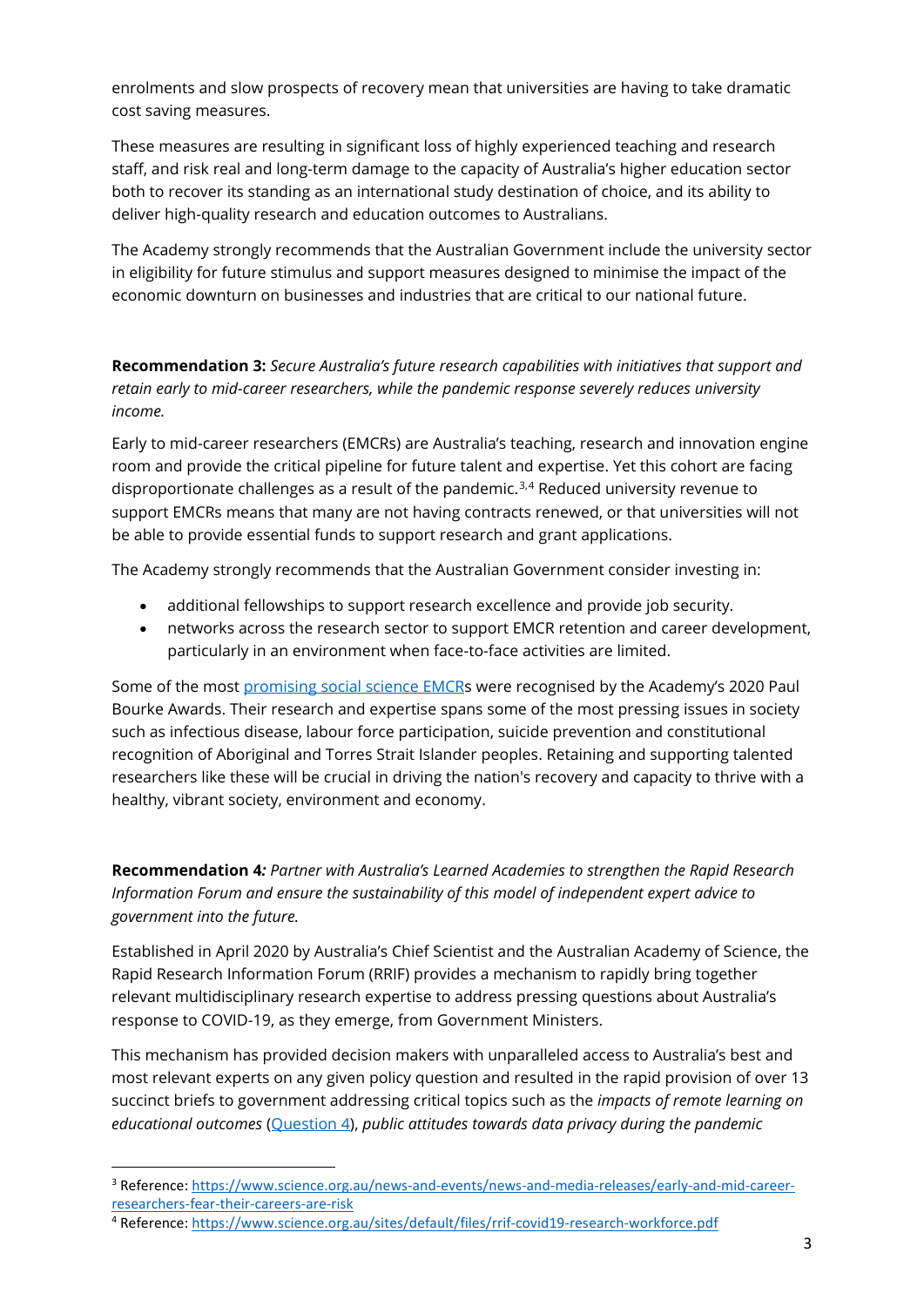[\(Question 13\)](https://www.science.org.au/covid19/data-privacy) and the *most promising vaccines* for COVID-19 [\(Question 6\)](https://www.science.org.au/covid19/promising-vaccines). The RRIF and its impact on the nation has been [publicly recognised](https://youtu.be/yHsPssyzjyM?t=626) by the Prime Minister, Scott Morrison.

Now established, the Academy encourages the adoption of this ground-breaking policy model into the future to ensure that decision makers are drawing on the best evidence-base possible whatever the policy question. However, contributions by RRIF members are currently self-funded and the Academy encourages the Australian Government to become a funding partner of the RRIF to support its sustainability over the long-term.

### **Recommendation 5***: Introduce revenue-contingent loans to help businesses and households affected by the COVID-19, and to incentivise start-ups and SMEs to collaborate with university researchers.*

The Academy recommends that the Australian Government consider revenue-contingent loans as an efficient means of delivering financial support to businesses and households affected by the economic impacts of COVID-19, and to those seeking to invest in new R&D, particularly in collaboration with universities. Such a scheme would not only support strong and viable businesses and their employees to effectively weather the downturn but would promote new investment in innovative products and services as the economy transitions.

Contingent public finance is not a new concept;<sup>[5](#page-4-0)</sup> with the best-known example being Australia's Higher Education Contribution Scheme (HECS) through which repayments are tied to the individual's future wages or salary. Unlike HECS, revenue-related loans to businesses would be repaid as a proportion of gross business revenue and collected by the Tax Office through the *Business Activity Statement.* This would make such a scheme extremely efficient in public sector administrative terms.

Such a scheme would allow the Australian Government to provide additional support to affected businesses by means of a loan, and Government could expect to recoup all or most of its investment for other purposes, including future economic stimulus.

Specific policy considerations and examples of how revenue-contingent loans can be applied to the COVID-19 context is available [here.](https://theconversation.com/give-people-and-businesses-money-now-they-can-pay-back-later-if-and-when-they-can-134998)

## **Recommendation 6:** *Provide \$250,000 over two years to support expansion and a national schools program for Social Sciences Week*

Social Sciences Week was established in 2018 by the Academy in partnership with a range of social science councils and peak bodies<sup>[6](#page-4-1)</sup> as a week long program of events and activities each September. It operates as an analogue of National Science Week and aims to increase understanding and awareness of the many insights and contributions of the social sciences, and to deepen engagement and interaction between social science researchers and teachers and members of the public. The inaugural Social Sciences Week program involved more than 40 public events around Australia. The program has grown steadily over this time and in 2020

<span id="page-4-0"></span><sup>5</sup> See for example Chapman, B. 2006. *Income-contingent loans as public policy.* Available: [https://socialsciences.org.au/wp-content/uploads/2017/03/2006\\_No2\\_Income\\_contingent\\_loans.pdf](https://socialsciences.org.au/wp-content/uploads/2017/03/2006_No2_Income_contingent_loans.pdf)

<span id="page-4-1"></span><sup>6</sup> Founding members of Social Sciences Week include: the Academy of the Social Sciences in Australia, the Council of Humanities, Arts and Social Sciences, the Council of Deans of Arts, Social Sciences and Humanities, the Australian Sociological Association, the Australian Anthropological Society, the Australian and New Zealand Society of Criminology and the Australian Political Studies Association.